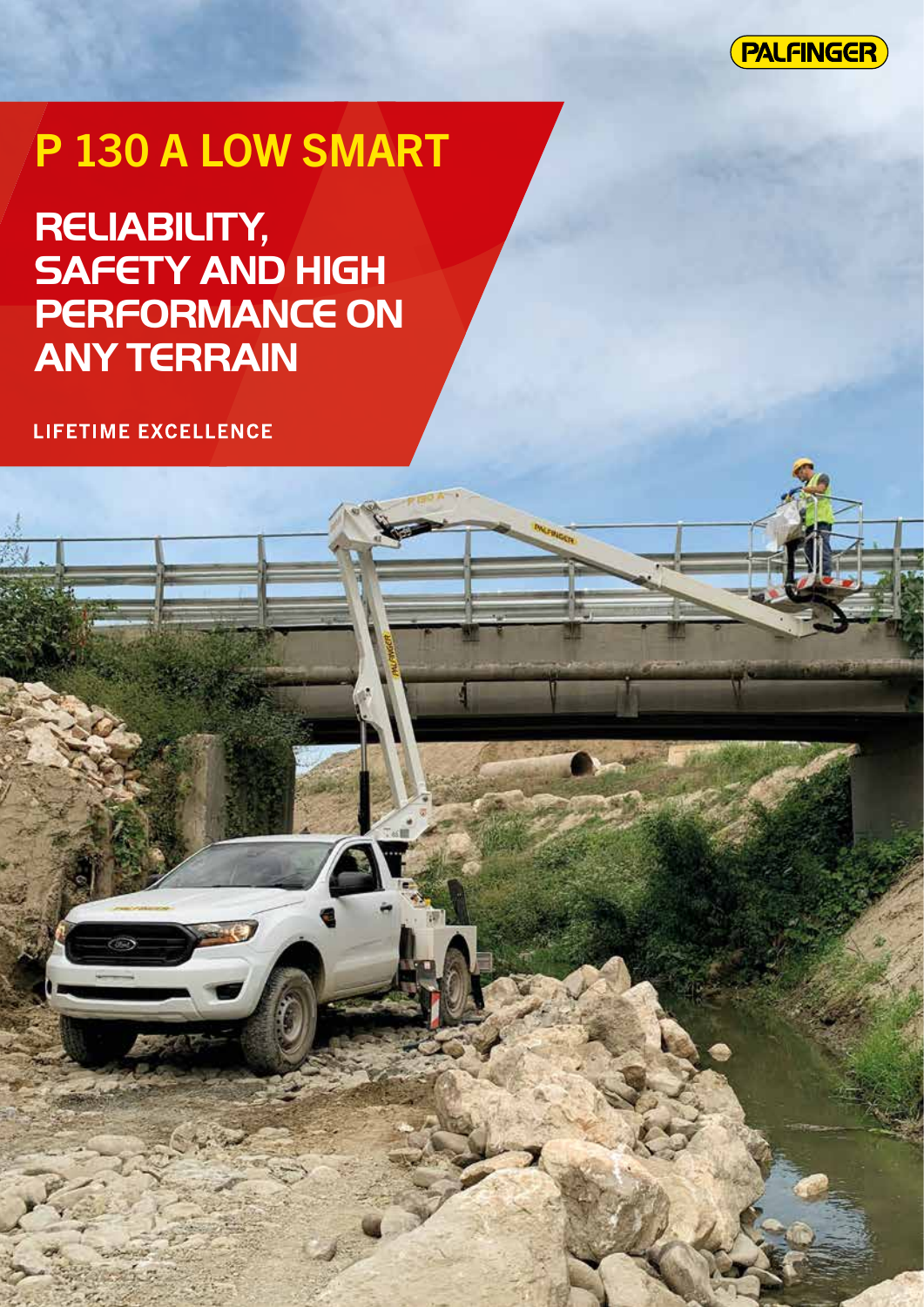### **STRENGTHS**

- Installed on pick up 4x4 vehicle , make easy to reach difficult-to access areas.
- Convenience in driving even in rough terrain condition
- Availability on 2 different chassis 3,2 t and 3,5 t
- The version on 3.5 t allows to install more options and to transport more tools.
- Full hydraulic operation Easy to use and quickly to reach the maximum performance with the maximum rated load
- Ergonomic and compact design
- Optimized working mode in a circular working space

#### STANDARD **OPTION**

- 12V socket on the basket
- 230 V/16A or 110 V /16A socket on the basket
- Air/water line from the column to the basket
- Double access to the basket from the ground
- Electric hour meter (truck dashboard)
- Emergency hand pump
- Emergency stop buttons
- Engine on/off control from the basket
- Fittings for safety belts on basket
- Flanged lock valves on all cylinders
- Magnetic rotating lamp for the vehicle's cab
- Manual emergency descent controls
- Max. pressure valves on hydraulic system
- Outrigger/boom interlock
- Planarity check device
- Set of 4 spreader plates with proper housing on the chassis
- Test button for signal lights on panels

- 12V emergency electric pump
- Brushes kit on telescopic boom
- Customized boom painting (1 colour)
- Cage rotation 90°+90°
- Fiberglass basket (replacement tor aluminium cage)
- Flashing light at turntable
- Folding Side bordering h 200mm
- Inclinometer with audio alarm signal and signal lights relating to aerial work conditions
- Insulation 1000V including fiberglass basket (replacement for aluminium cage)
- Set of 4 spreader plates with proper housing on the chassis
- Truck handling fee SMART
- Working light 60W for aluminium cage

#### **CHASSIS**

- Ford Ranger Cab XL 2.0 TDCi, 3,2 t
- Ford Ranger Cab XL 2.0 TDCi, 3,5 t

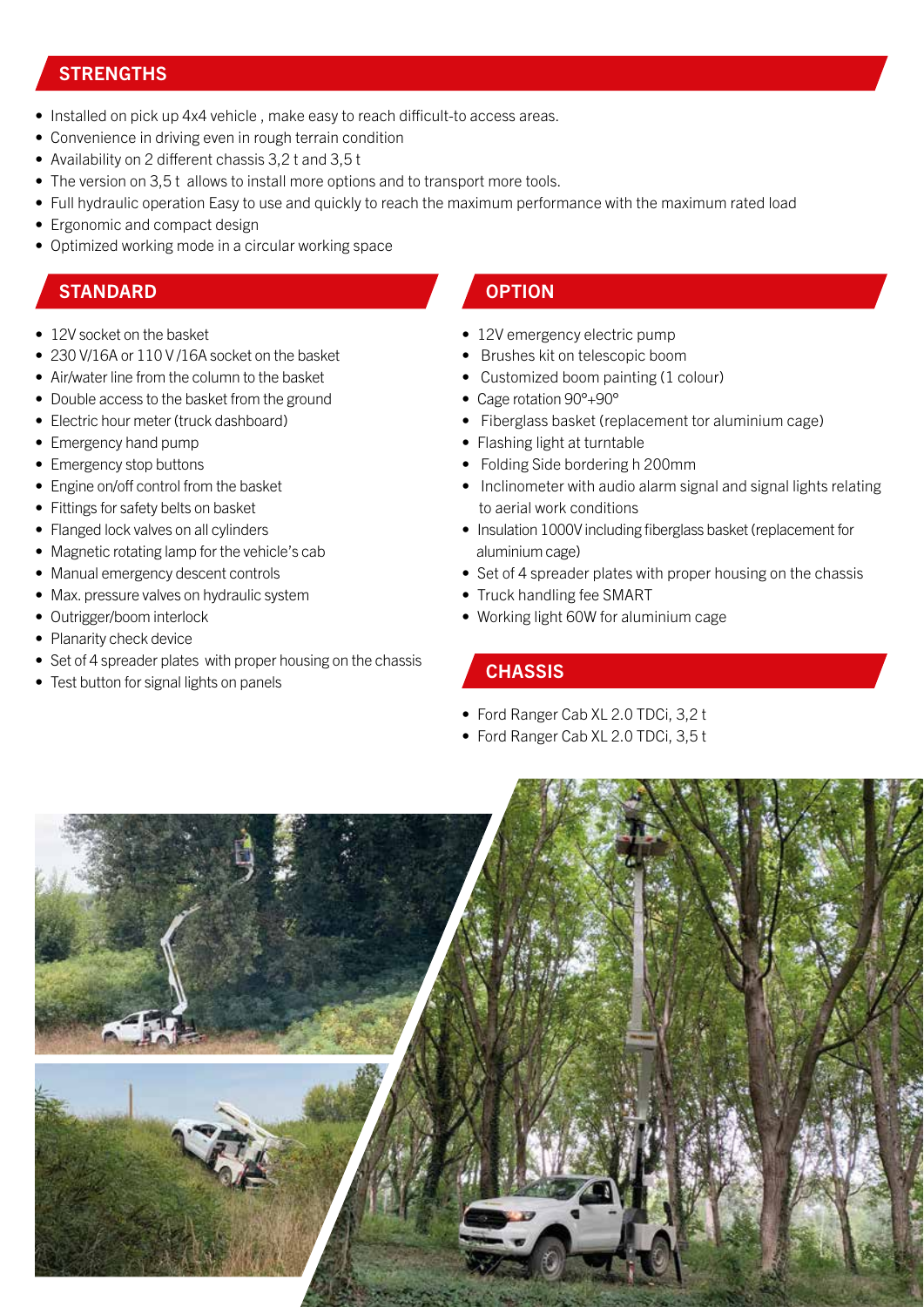# TECHNICAL DATA

| $\pm 00$             | Max. working height                     | 13 <sub>m</sub>           |                                                                                                                                                                                                                                      | Turret rotation              | $360^\circ$                       |
|----------------------|-----------------------------------------|---------------------------|--------------------------------------------------------------------------------------------------------------------------------------------------------------------------------------------------------------------------------------|------------------------------|-----------------------------------|
| $\pm 00$             | Max. working height from platforms deck | 11 <sub>m</sub>           | Αå<br>$\overline{\boxplus}$                                                                                                                                                                                                          | <b>Basket dimensions</b>     | $m1, 4 \times 0, 7 \times 1, 1 h$ |
| ╒<br>$\overline{00}$ | Smax. Working outreach                  | 6,3 m                     | $\Box$                                                                                                                                                                                                                               | Max. load allowed per basket | 250 kg - 230 kg VTR               |
|                      | Outriggers width                        | 2.7 <sub>m</sub>          | <u> - 100 - 100 - 100 - 100 - 100 - 100 - 100 - 100 - 100 - 100 - 100 - 100 - 100 - 100 - 100 - 100 - 100 - 100 - 100 - 100 - 100 - 100 - 100 - 100 - 100 - 100 - 100 - 100 - 100 - 100 - 100 - 100 - 100 - 100 - 100 - 100 - 10</u> | Gross vehicle weight         | $3,2$ t/3,5 t                     |
| 冃                    | Operating angle of main arm             | $-30^{\circ}/+60^{\circ}$ |                                                                                                                                                                                                                                      |                              |                                   |

# WORK AREA







# DIMENSION